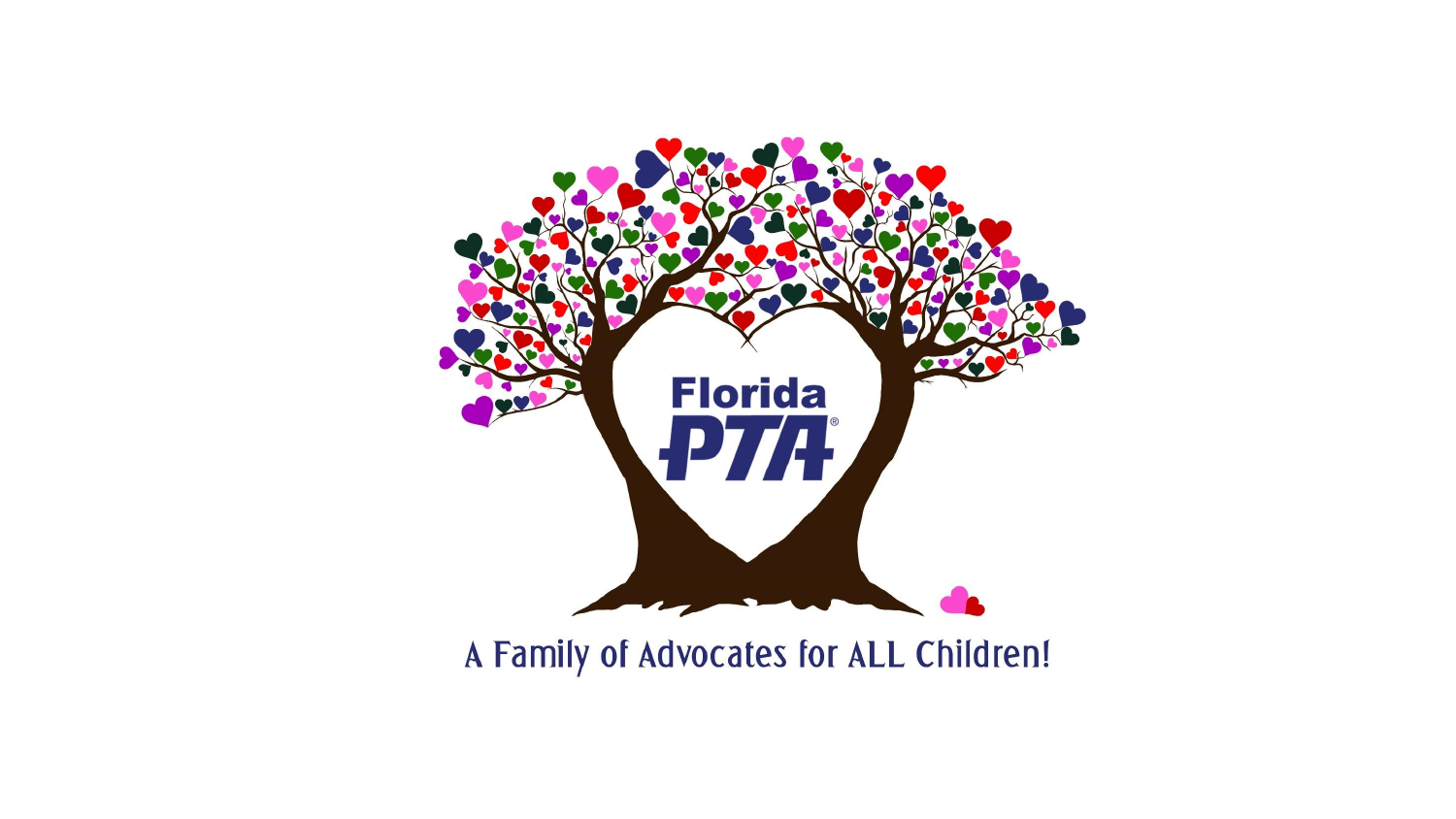### **Voter Engagement and Elections What PTA's Can Do** Florida PTA Legislation Committee

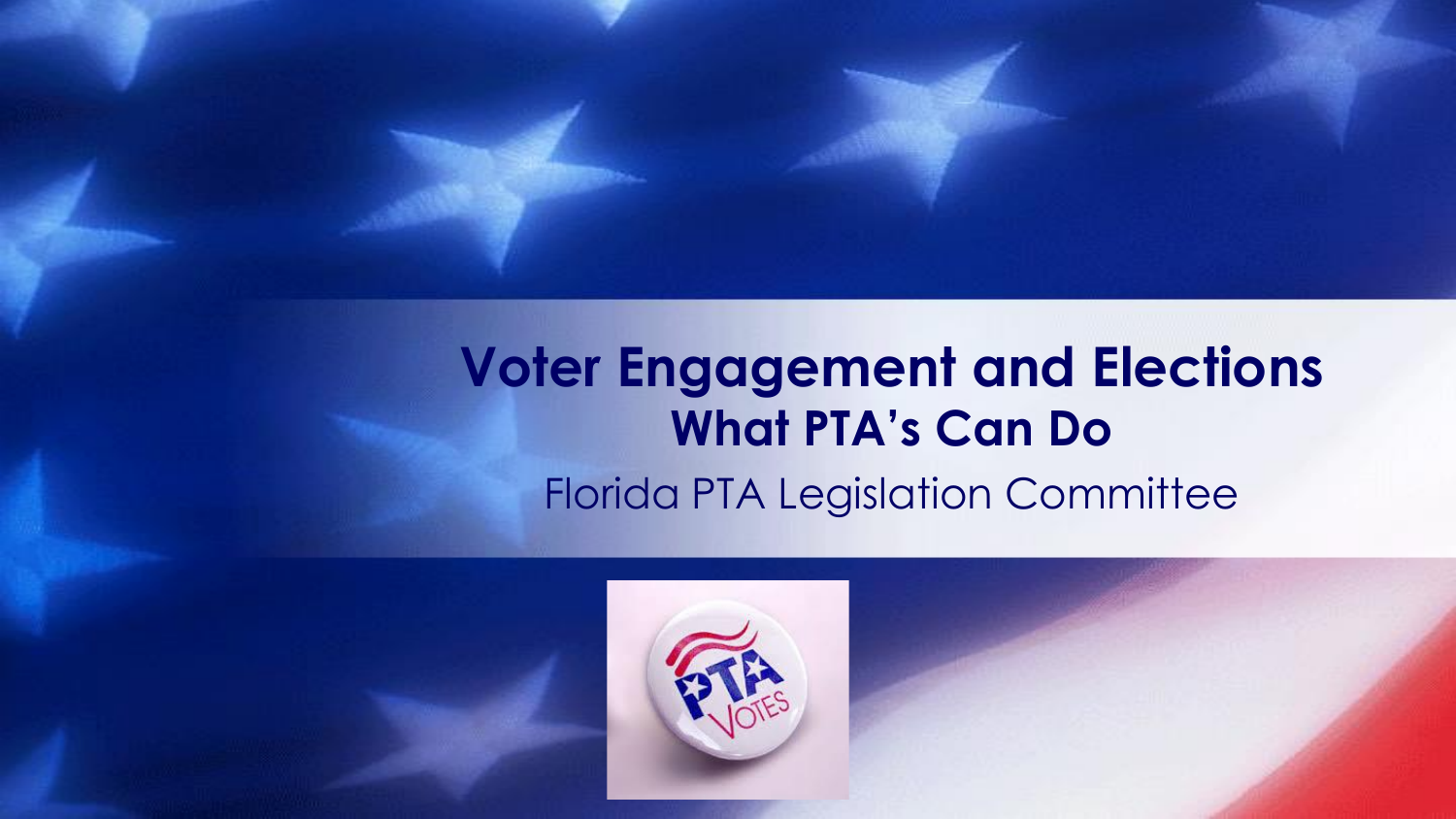## **Our Mission**

*to make every child's potential a reality by engaging and empowering families and communities to advocate for all children*

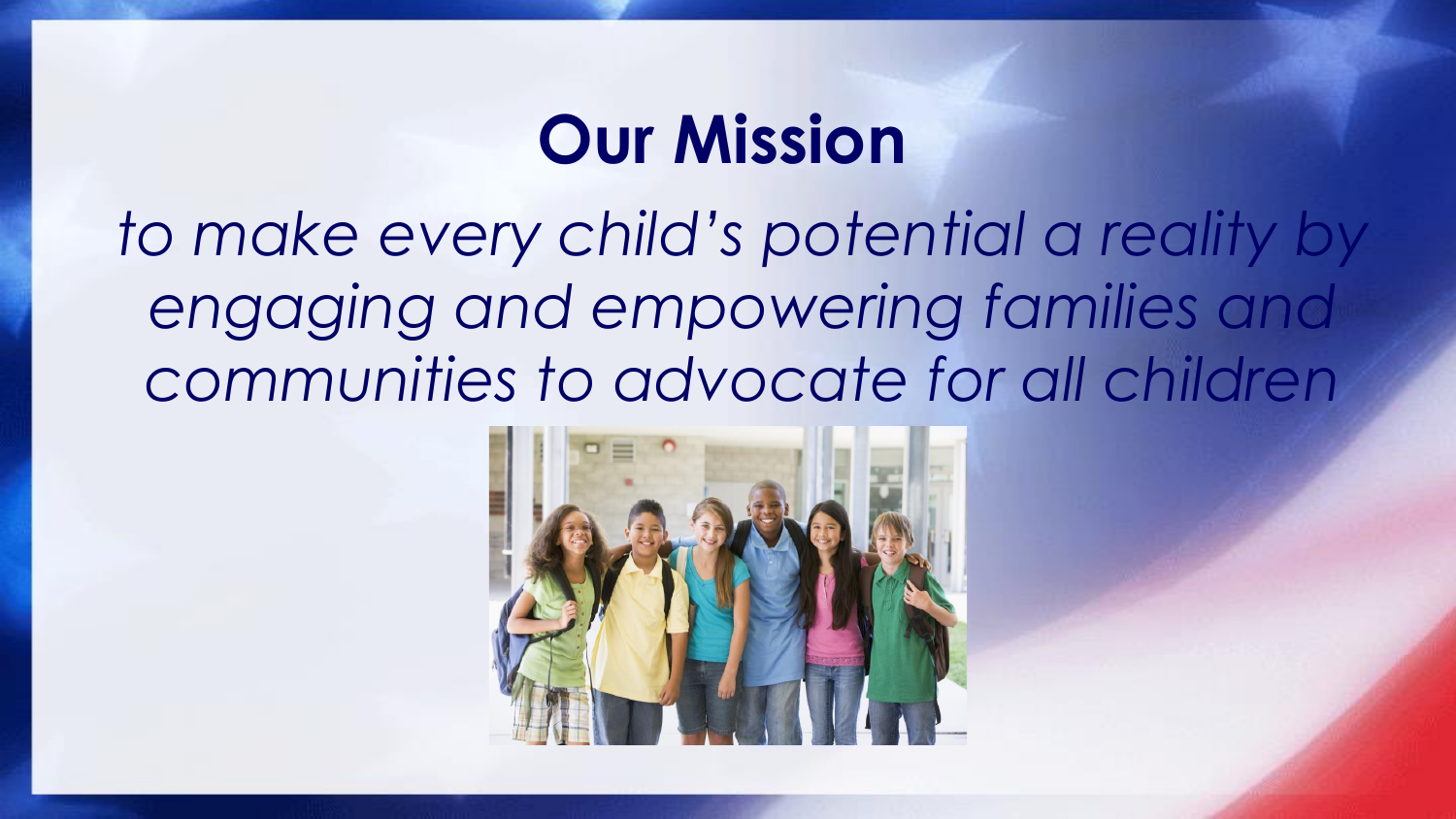### **Our Purposes**

- A. To promote the welfare of children and youth in home, school, places of worship, and throughout the community;
- B. To raise the standards of home life;
- C. To advocate for laws that further the education, physical and mental health, welfare, and safety of children and youth;
- D. To promote the collaboration and engagement of families and educators in the education of children and youth;
- E. To engage the public in united efforts to secure the physical, mental, emotional, spiritual, and social well-being of all children and youth; and
- F. To advocate for fiscal responsibility regarding public tax dollars in public education funding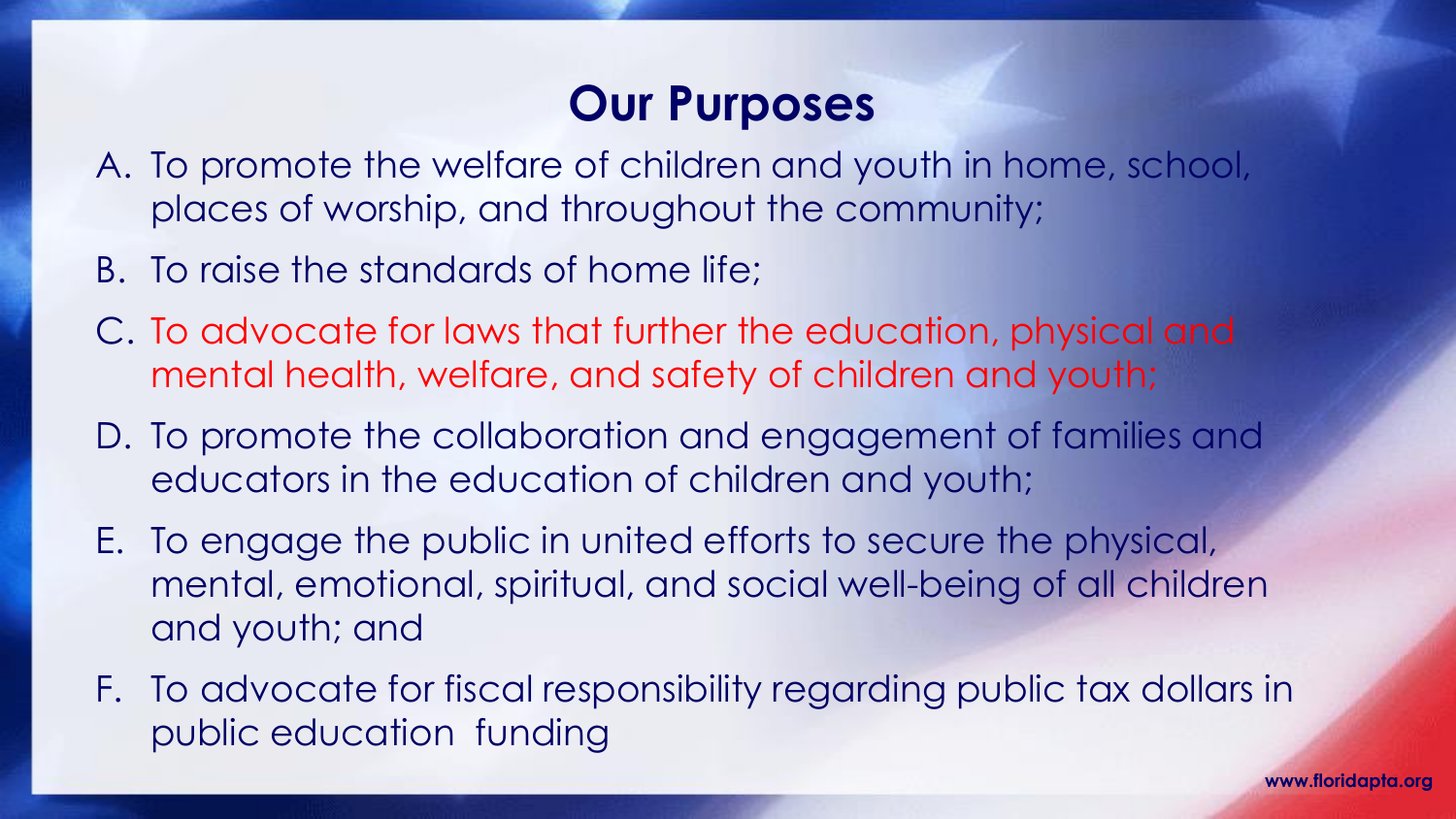# *Before we get started, a quick poll*

## *to gauge the audience*

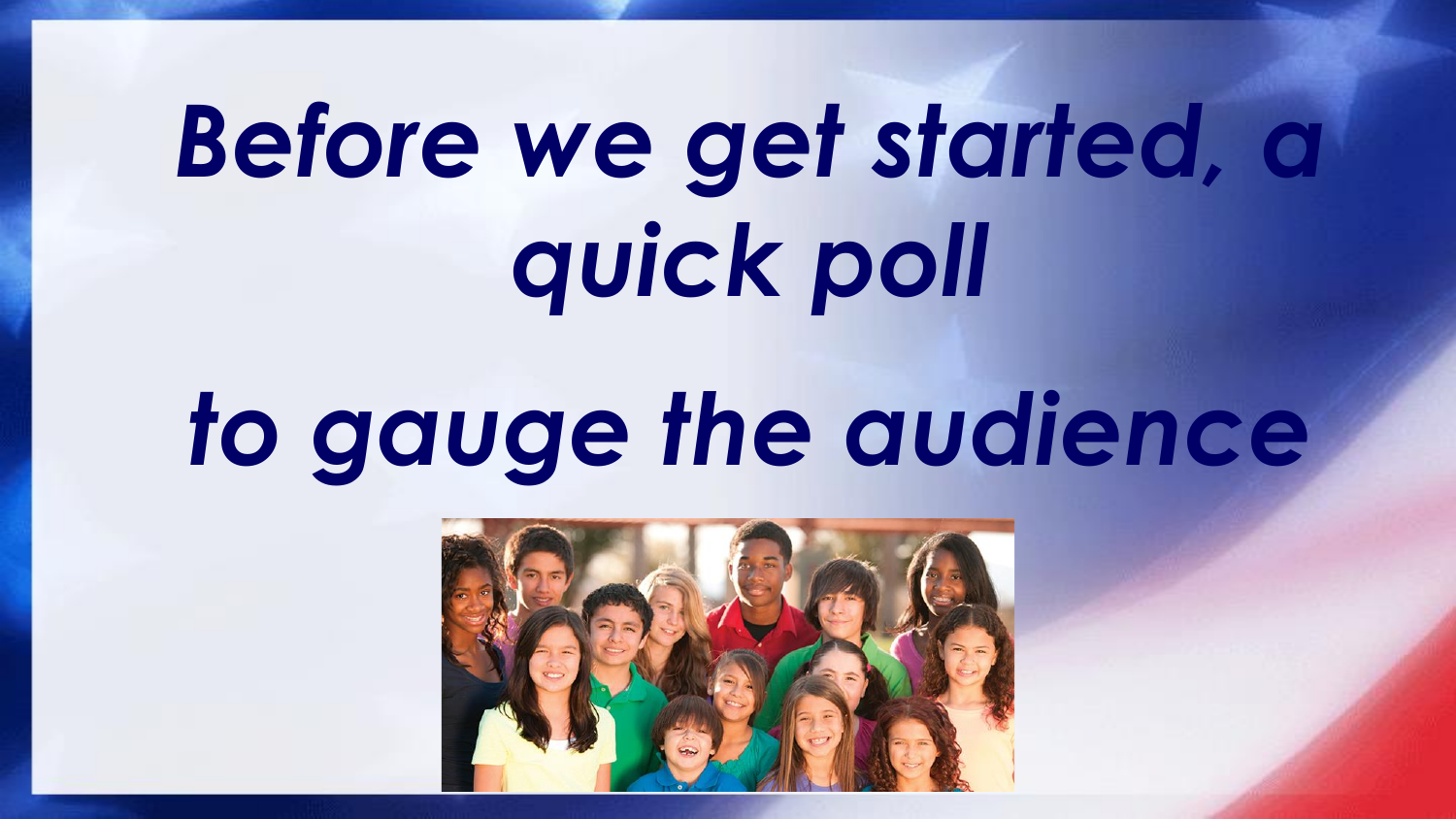### **501(c)(3) organizations may NOT conduct partisan activities to support or oppose any candidate for public office, including:**

- Endorsing a candidate.
- Making a campaign contribution to, or an expenditure for, a candidate.
- Rating candidates on who is most favorable to your issue(s).
- Letting candidates use the organization's facilities or resources, unless those resources are made equally available to all candidates at their fair market value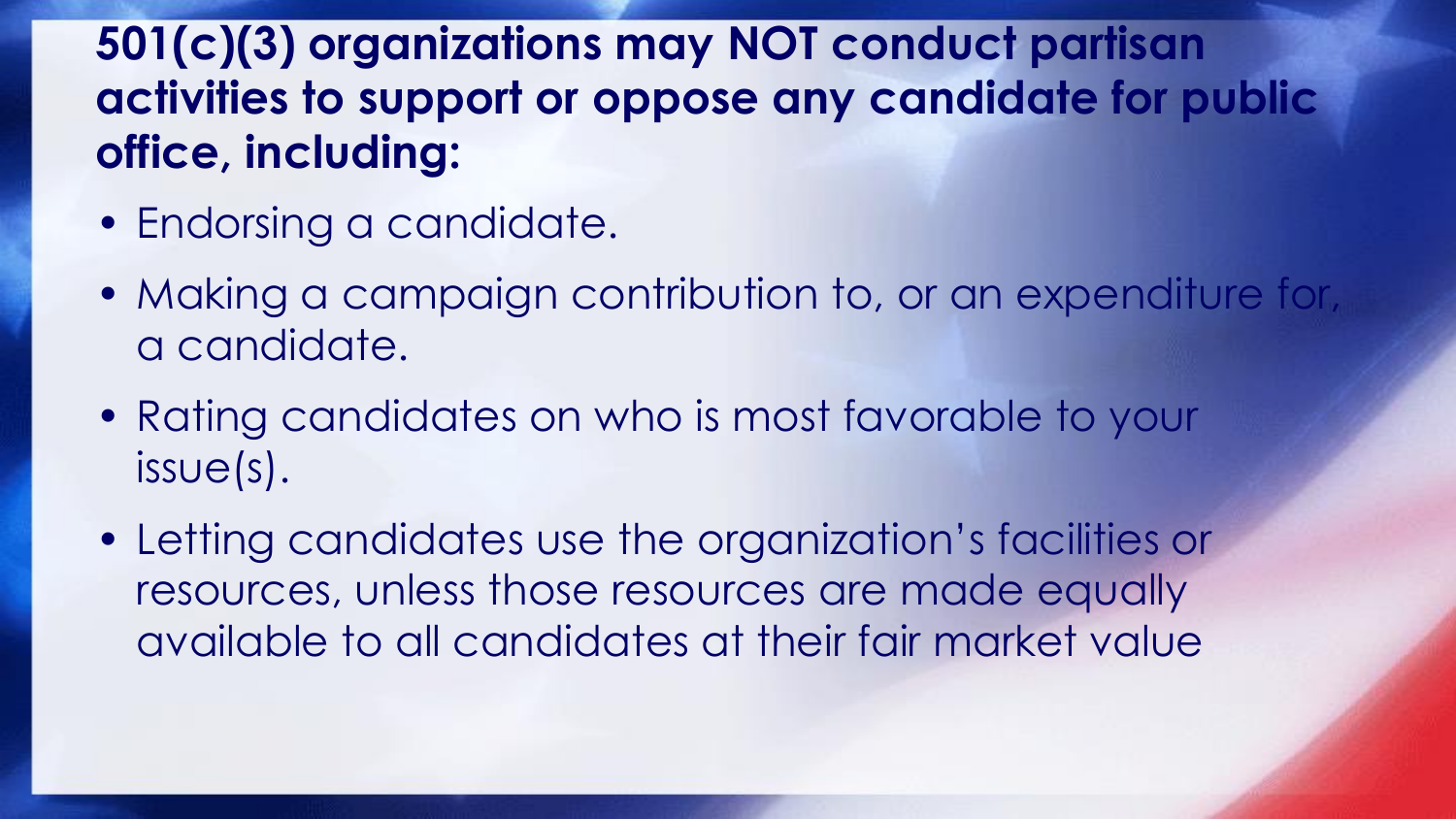### •Conduct or Promote Voter Registration

- − Your PTA needs to choose whether it wants to promote voter registration or actually conduct it.
- − Promoting: putting information on your website, sharing state links. Conducting voter registration requires your PTA to determine where and how it would like to do so.

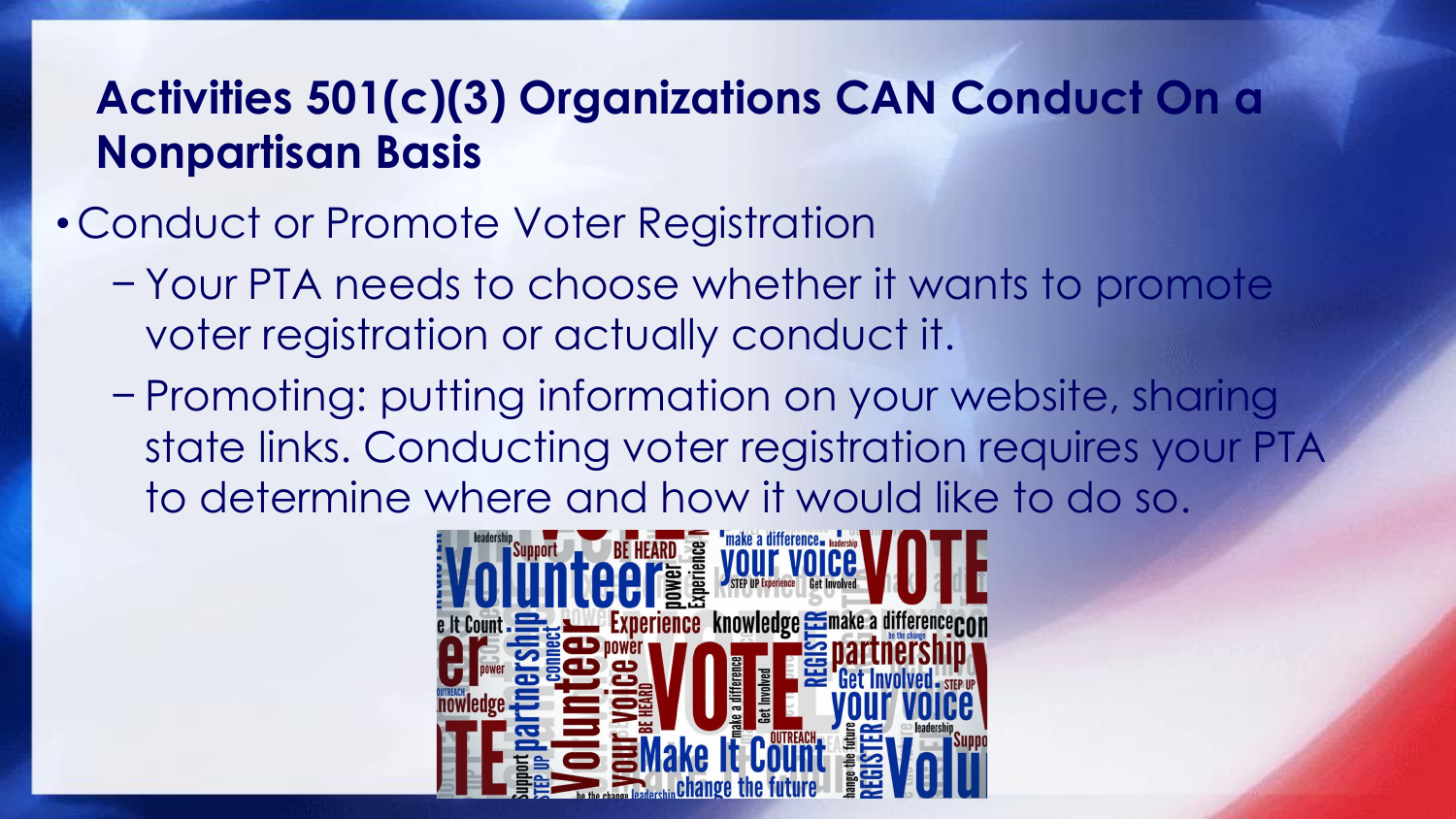- Host or Co-Sponsor a Candidate Forum
	- Great way to find out where each candidate stands on the issues important to your members.
	- You must invite all candidates, although if one does not agree to come you may still hold the forum. Just be explicit that all candidates were invited.
	- Ask questions on a variety of issues.
- Candidate Appearances
	- You may invite candidates to appear at your events. However, the rules are similar to the forum
	- All candidates must be invited, unless the person running for office is currently holding the office they are coming to speak about. For example, a member of Congress running for reelection may be invited solo as long as they are there to speak about their positions or accomplishments in office
	- It is important that candidates know their appearance is not a campaign event.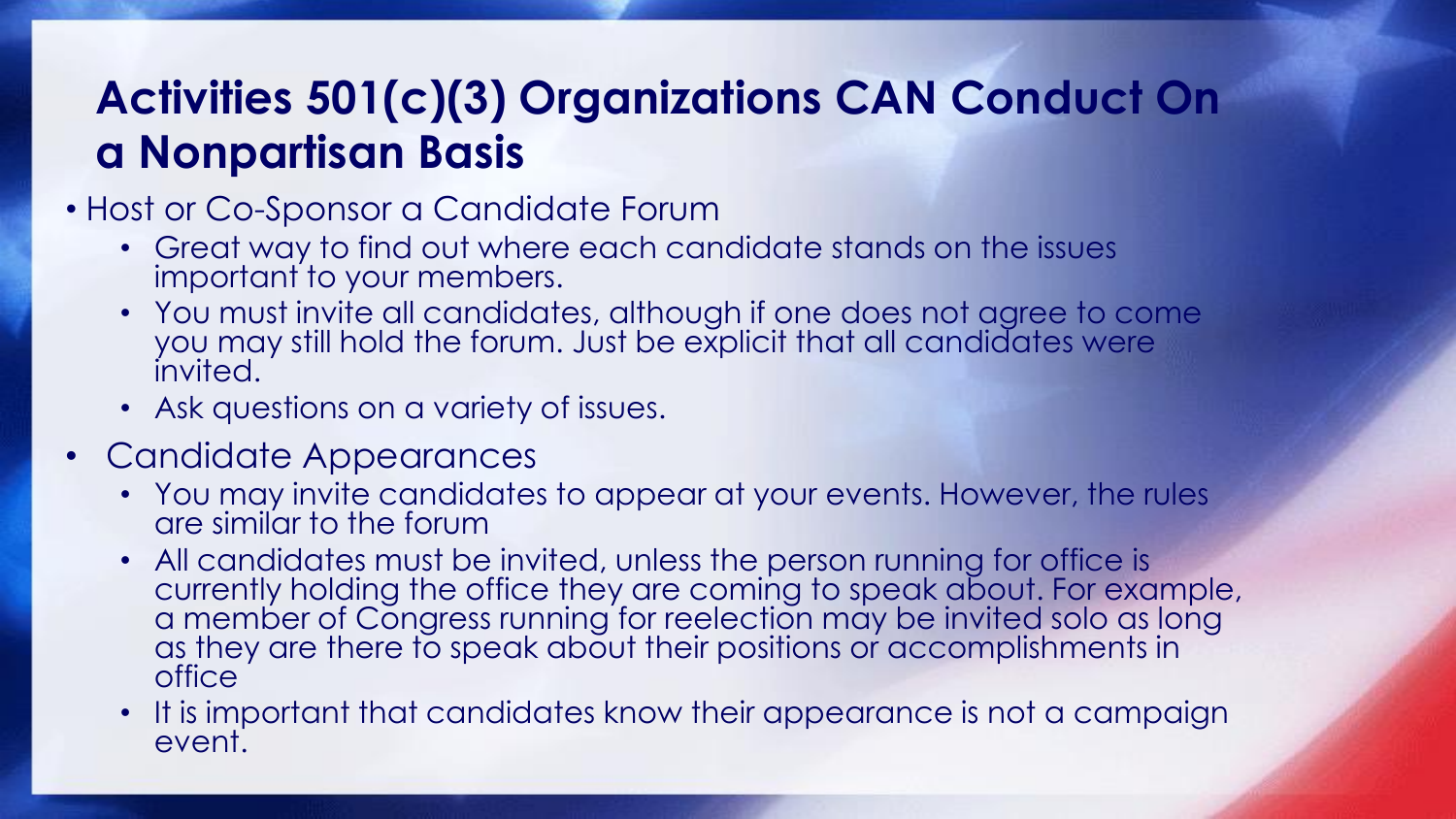• Distribute Nonpartisan Sample Ballots

• Supervisor of Elections Office

- Candidate Questionnaires
	- Your PTA may put together a candidate questionnaire to educate your members on the positions of the candidates.
	- As with the forum and appearances, all candidates must be given the opportunity to answer your questions. If a candidate declines, you may still distribute the questionnaire, but you must indicate that all were asked.
	- Ask questions on a variety of topics in order to give your members an unbiased look at their candidates.

• Voter Guides

• League of Women Voters (non-partisan)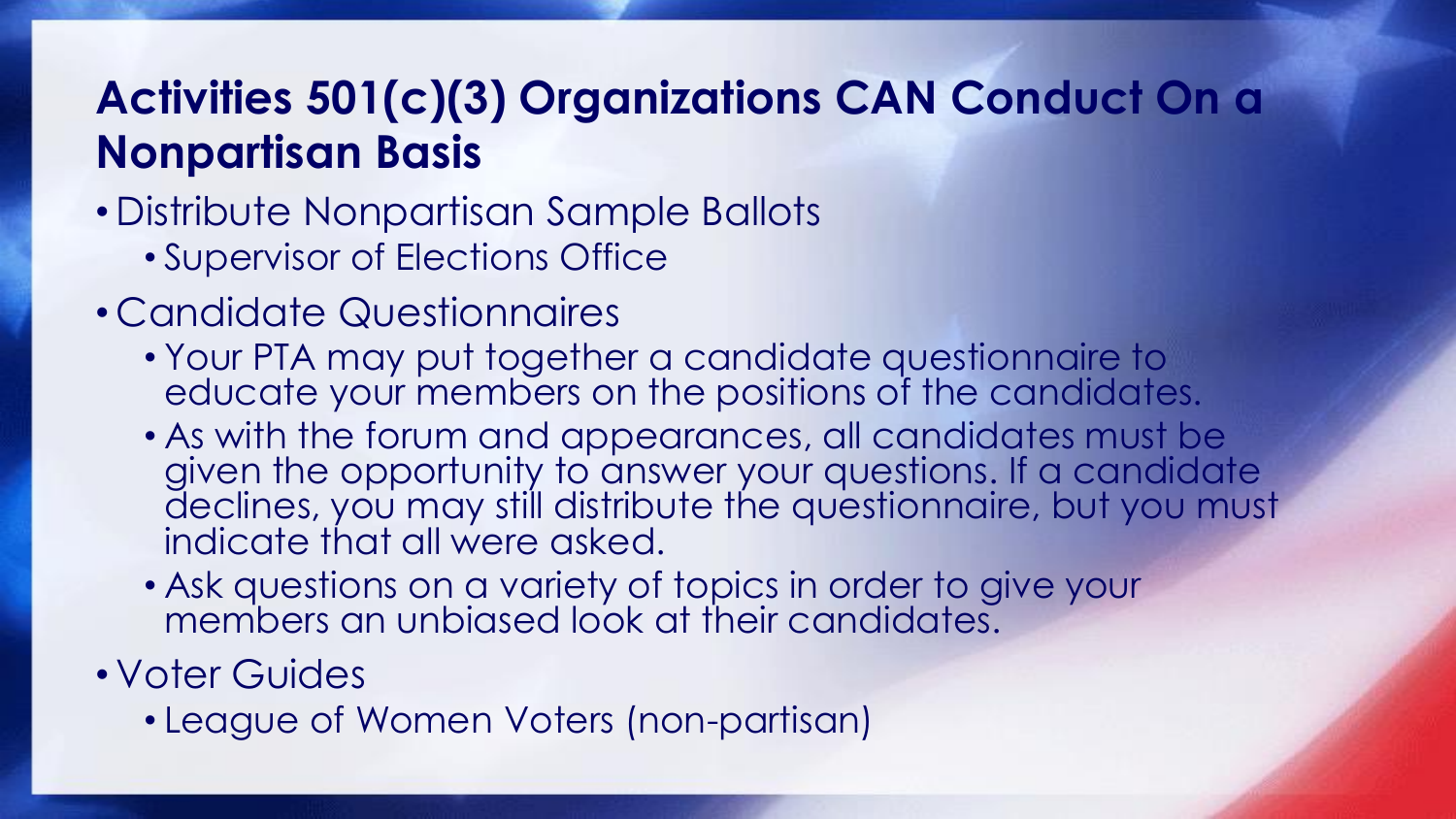- Continue Issue Advocacy During an Election
	- Meet with the candidates
	- Letter to the candidates introducing them to PTA
	- Newsletter or email to your membership
	- Florida PTA Legislative priorities brochure
- Educate Voters on the Voting Process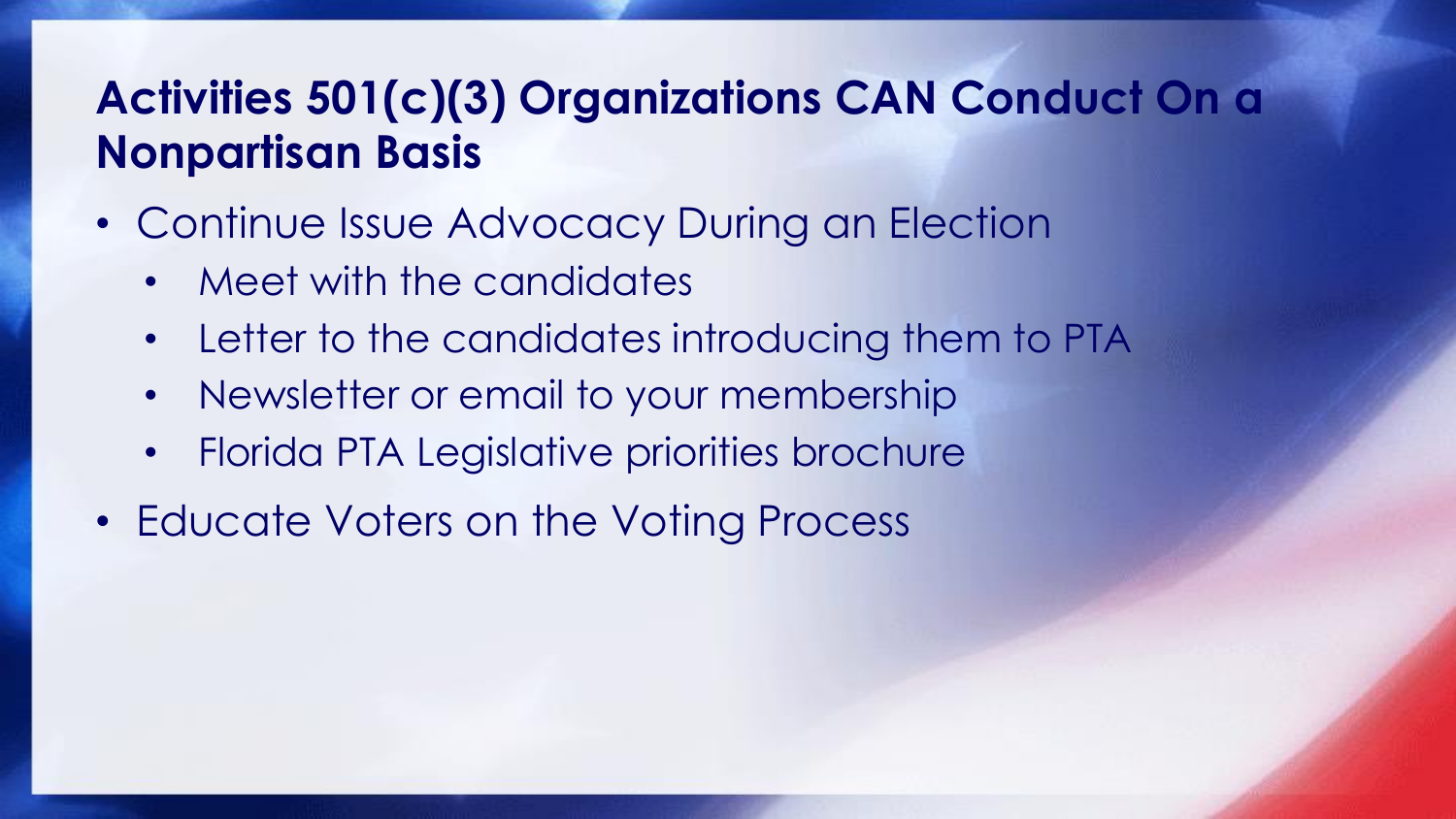### • Educate Voters on the Voting Process

- Announce dates of elections and registration deadlines
- Promote Early Voting & Vote by mail options
- Demystify the voting process by helping voters determine where, when, and how to vote
- •Incorporate voting reminders into your communications and programs in the two weeks leading up to Election Day
- It is nonpartisan as long as you're not telling or suggesting to someone whom to vote for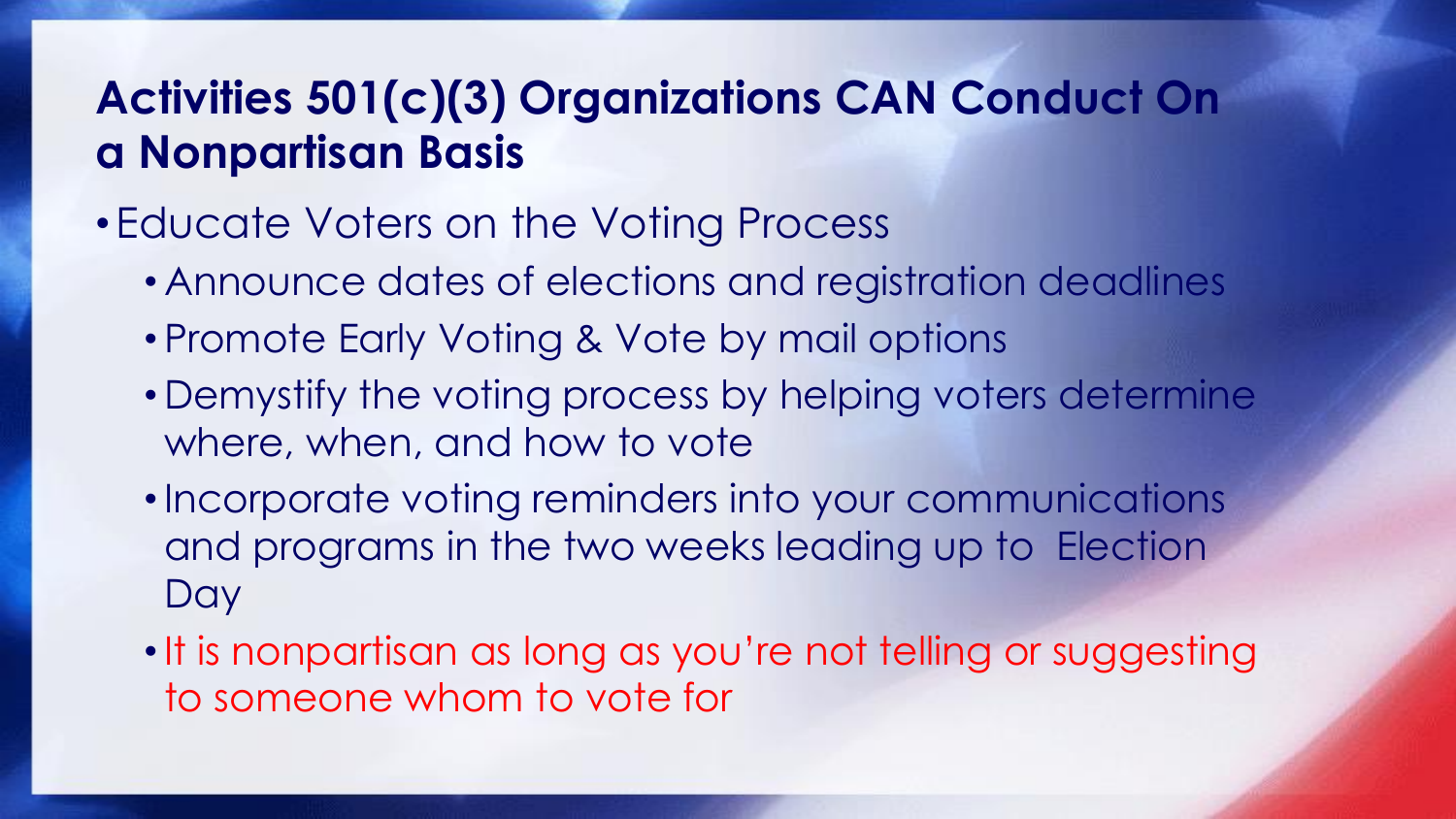### **Timelines**

## October

- Continue intensive voter registration and voter pledge efforts through the registration deadline
- Include get-out-the-vote and voter education activities, primarily during the final two weeks before **Election Day**
- Promote early voting and vote-by-mail opportunities

# Nov. - Dec.

Review, debrief, and evaluate your voter engagement efforts

- Celebrate National Voter Registration Day on September 22, 2020
- Contact the returning & newly elected members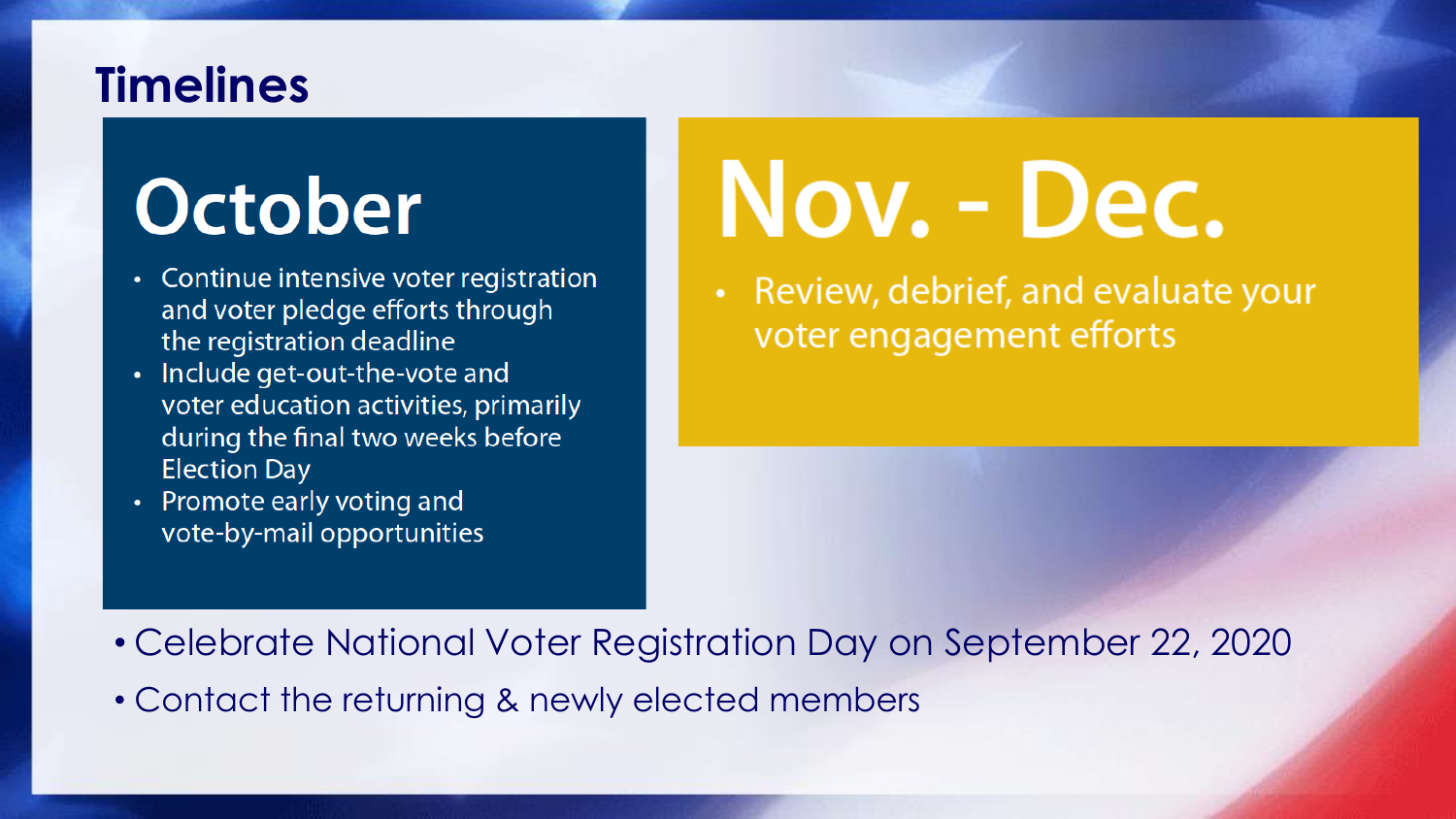

#### Jan. - Feb.

Designate a project lead - an internal champion who will coordinate your voter engagement efforts Establish buy-in and support from your unit or state leaders

#### June - July



Meet with your local elections office to establish a relationship Train and motivate volunteers who will interact with voters Plan and execute 1-2 summer voter registration events Develop and test a system for retuning completed voter registration forms Gather materials and resources to raise program visibility and engage voters



September



Election Day! Create visibility and opportunities to celebrate with ideas like an Election Day party Have appropriate volunteer identified and prepared to answer voting questions

#### Voter Registration & Engagement Timeline for Your PTA

**August** 

activities

**October** 

Election Day

the registration deadline

Promote early voting and

vote-by-mail opportunities

Include get-out-the-vote and





programs<br>Inform your community and supporters about your voter registration and education Hang signage throughout all facilities to create positive reminders and to affirm your organization's commitment to voter participation



Nov. - Dec.





### NATIONAL PTA\*

### **NONPROFITS, VOTING AND ELECTIONS**

**HOSTING A CANDIDATE FORUM** 

Published in cooperation with Nonprofit VOTE

Nonprofit VOTE

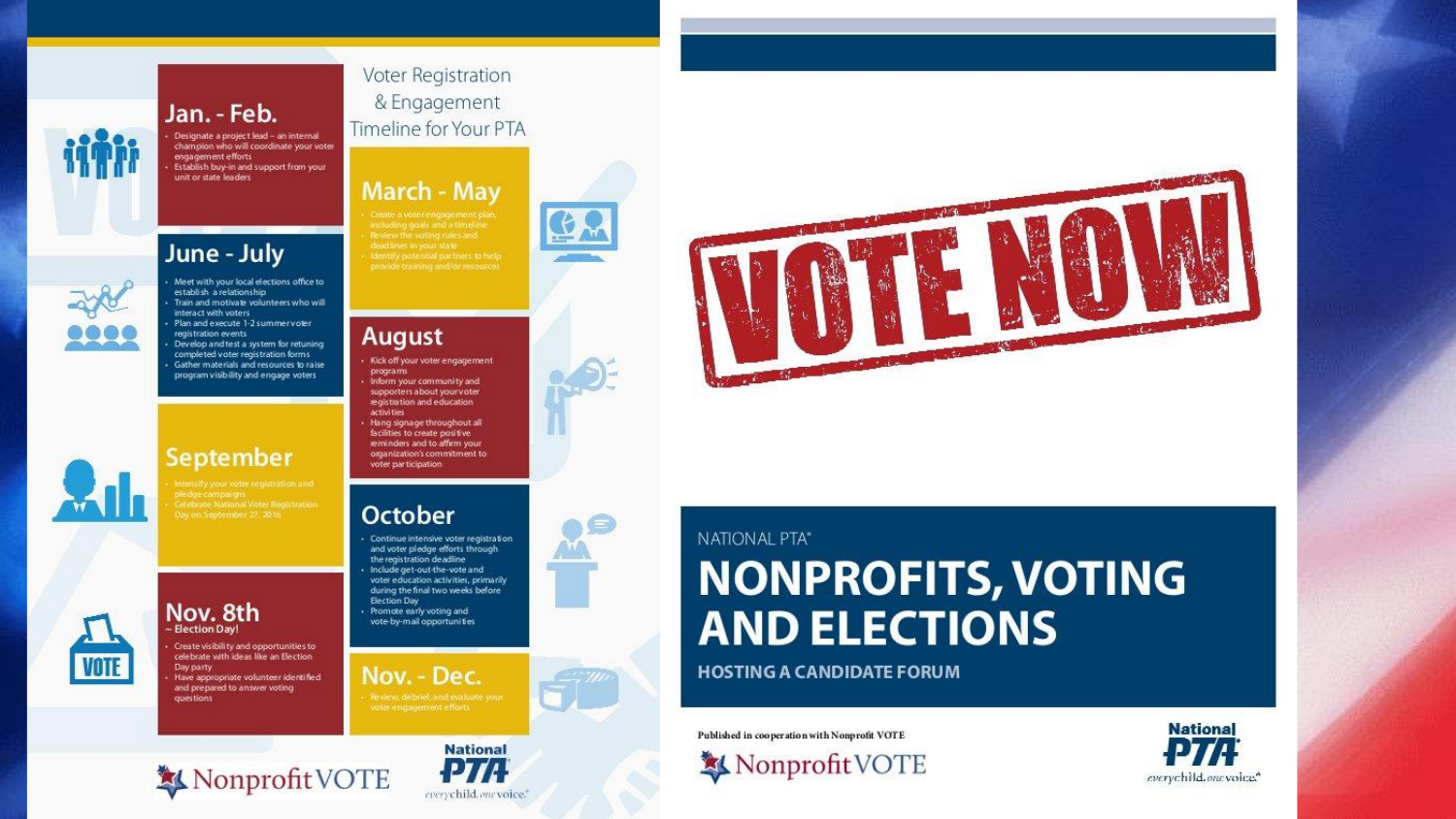### **Dates & Deadlines**

- October 5, 2020 Deadline to register to vote.
	- If mailing, must be postmarked by this date
- October 24, 2020 Deadline to request a ballot by mail is
- October 24, 2020 to October 31, 2020 Early voting period, but dates and hours may vary based on where you live
- November 3, 2020 Election Day is Tuesday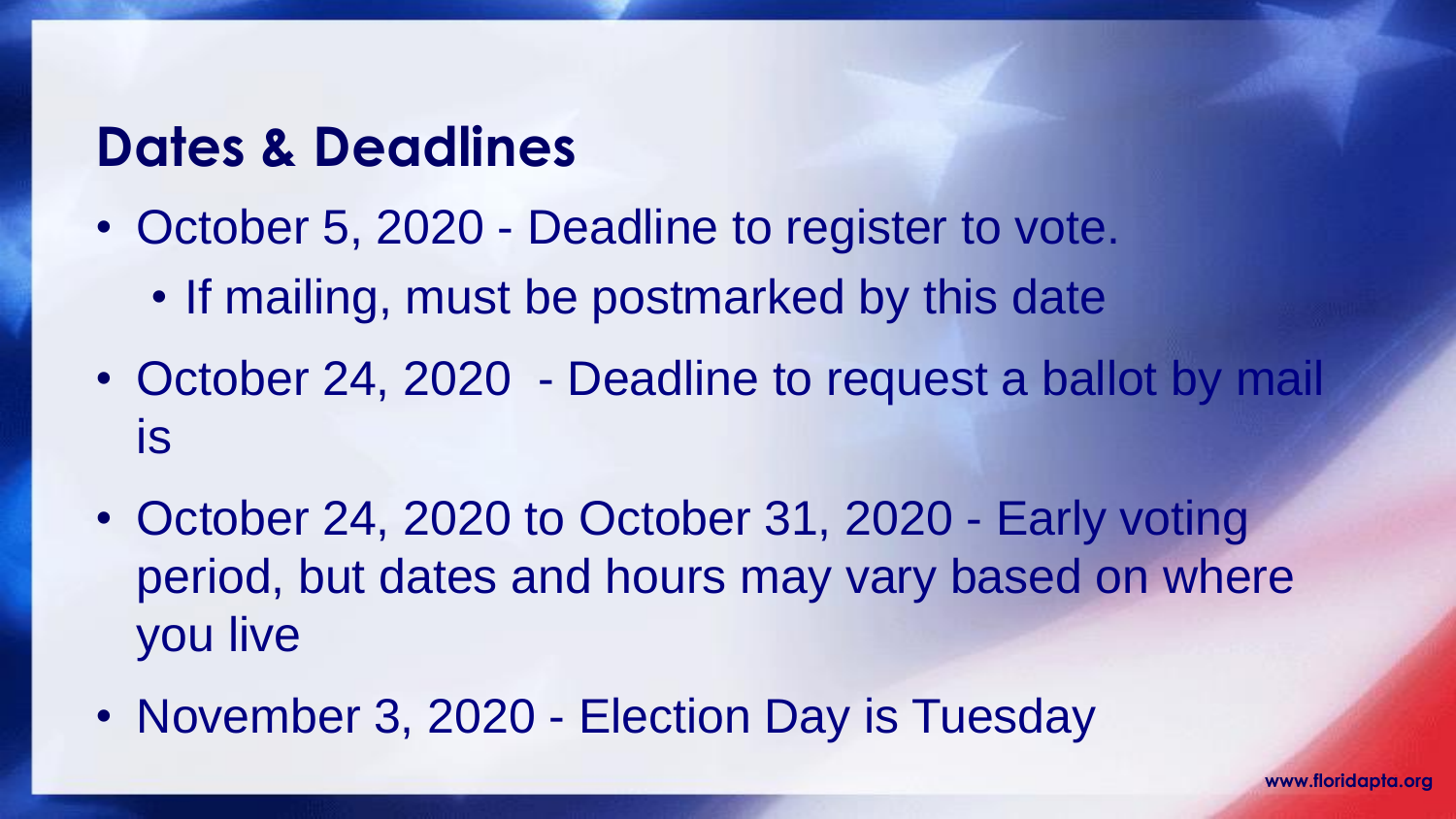### **PTA Volunteers Staying Nonpartisan**

- Individuals may personally support a candidate.
- A volunteer's personal time is a private choice.
	- − A volunteer cannot be seen as representing PTA on a campaign
	- − A volunteer cannot use PTA resources for a candidate.
- Be cognizant of wearing your PTA name tags, shirts, or other PTA branded items while attending a campaign function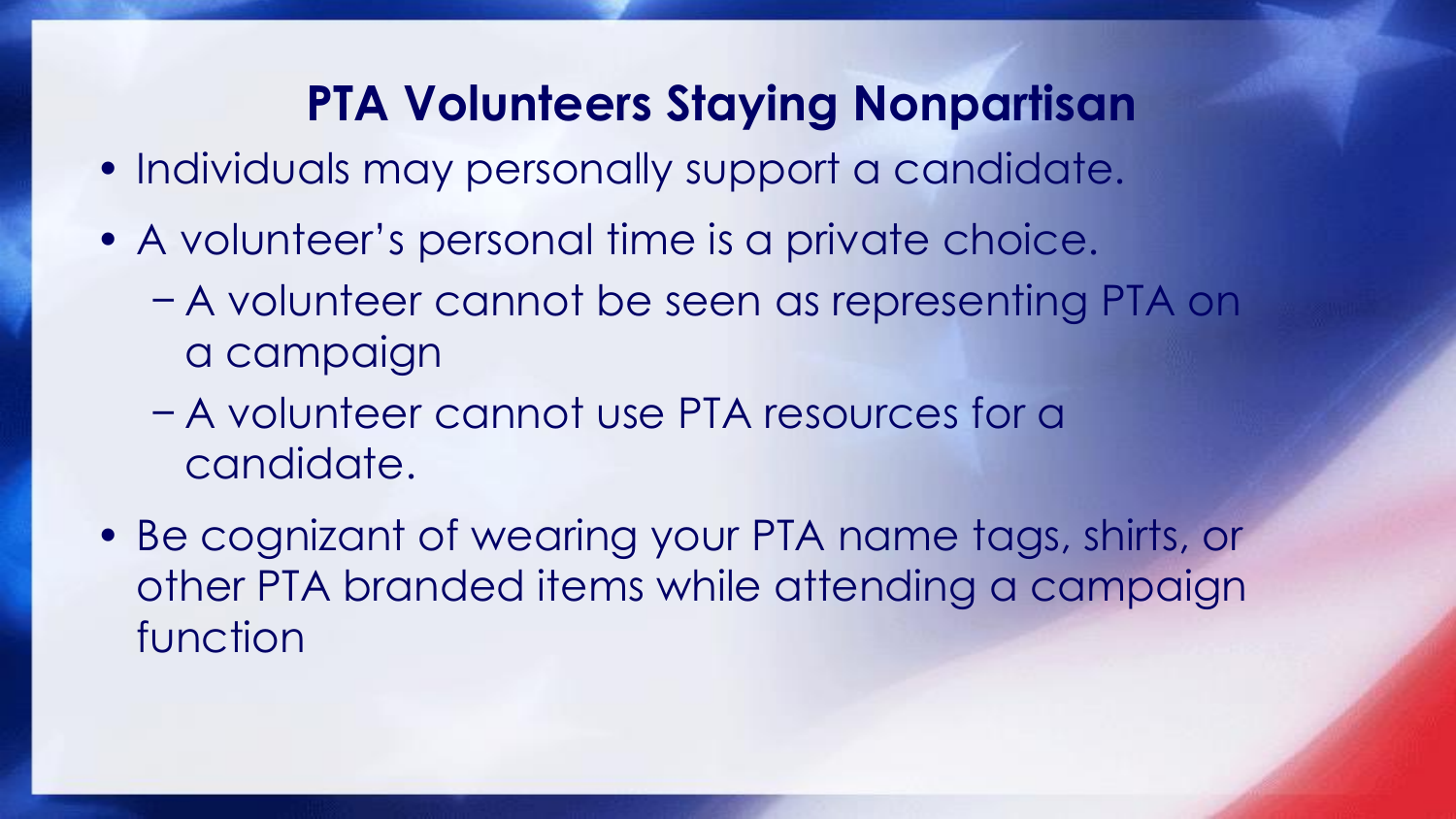### **Resources**

- <pta.org/electionguides> for more information on candidate forums, appearances, questionnaires, webinars, and additional resources.
- Nonprofit VOTE [www.nonprofitvote.org](http://www.nonprofitvote.org/) has a wealth of election related resources for you to browse through
- Hosting a Candidate Forum (PDF): An in-depth guide with step-by-step instructions on planning a candidate forum, including what nonprofits can and cannot do
	- https://www.pta.org/docs/default[source/uploadedfiles/hostingacandidateforum.pdf](https://www.pta.org/docs/default-source/uploadedfiles/hostingacandidateforum.pdf)
- Voter Engagement Timeline helps your PTA organize itself for its election related community engagement activities
	- http://s3.amazonaws.com/rdcms[pta/files/production/public/Advocacy/PTA%20Voter%20Registration%20Tim](http://s3.amazonaws.com/rdcms-pta/files/production/public/Advocacy/PTA%20Voter%20Registration%20Timeline-2016%20v2.pdf) eline-2016%20v2.pdf
- https://nationalvoterregistrationday.org/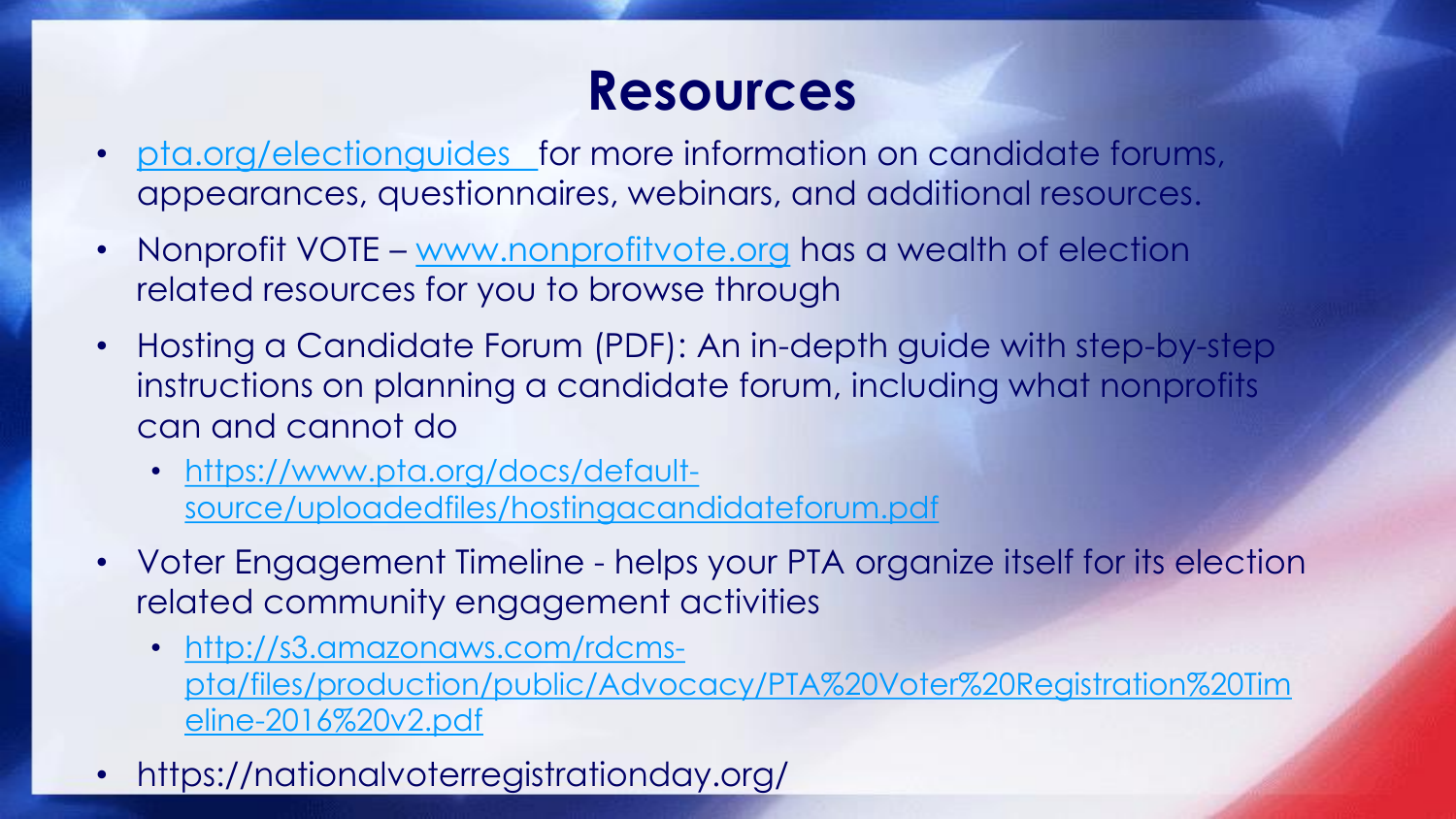### **Voter Voice**

- Florida PTA
	- <https://floridapta.org/voter-voice-legislative/>



- National PTA
	- [https://www.pta.org/home/advocacy/take-action/sign-up](https://www.pta.org/home/advocacy/take-action/sign-up-for-alerts)for-alerts

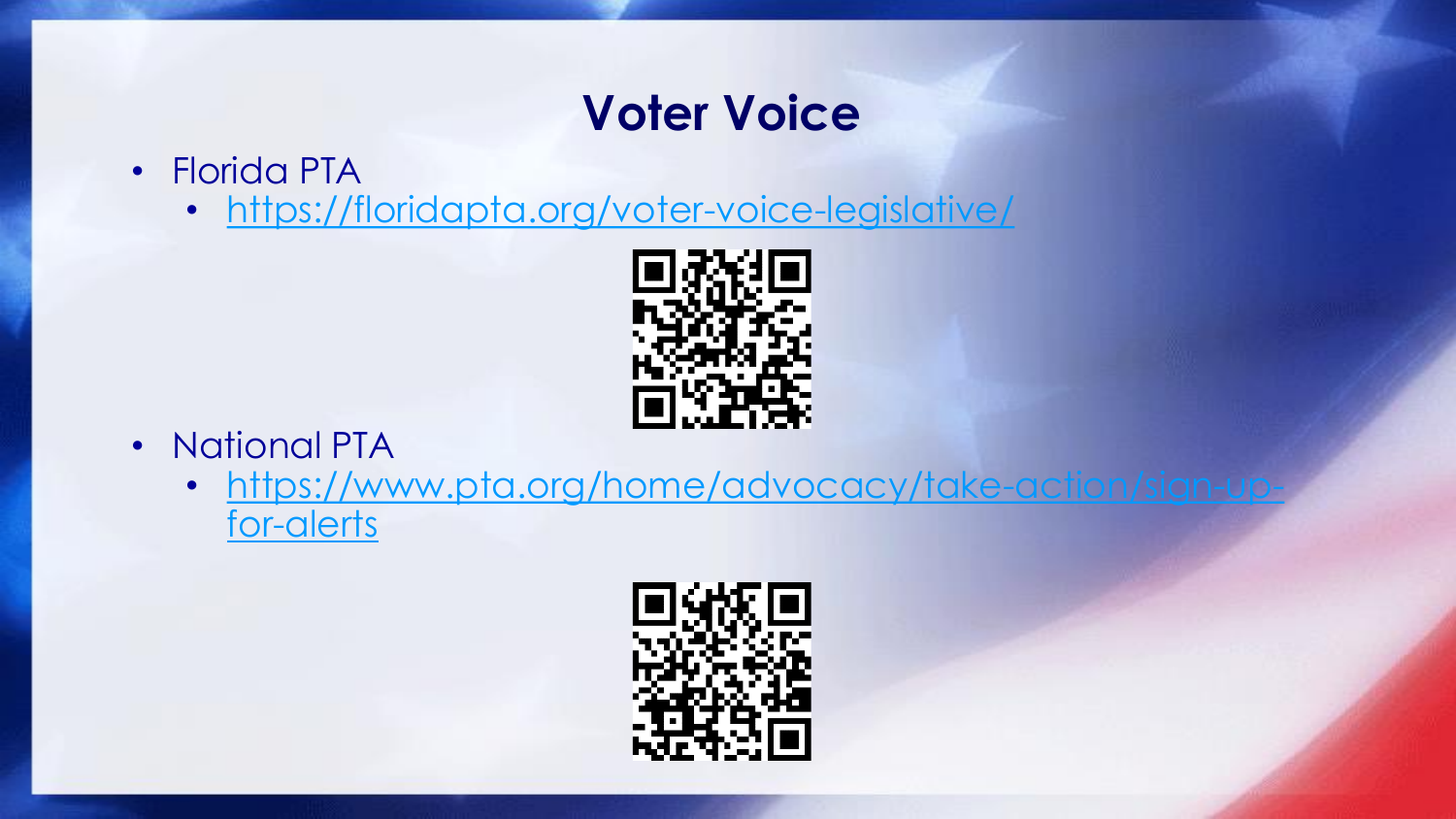### **Save The Date**

- October 14, 2020 PTA Advocacy
- January 27, 2021 Youth Advocacy
- Florida PTA Legislation Conference March 21-23, 2021

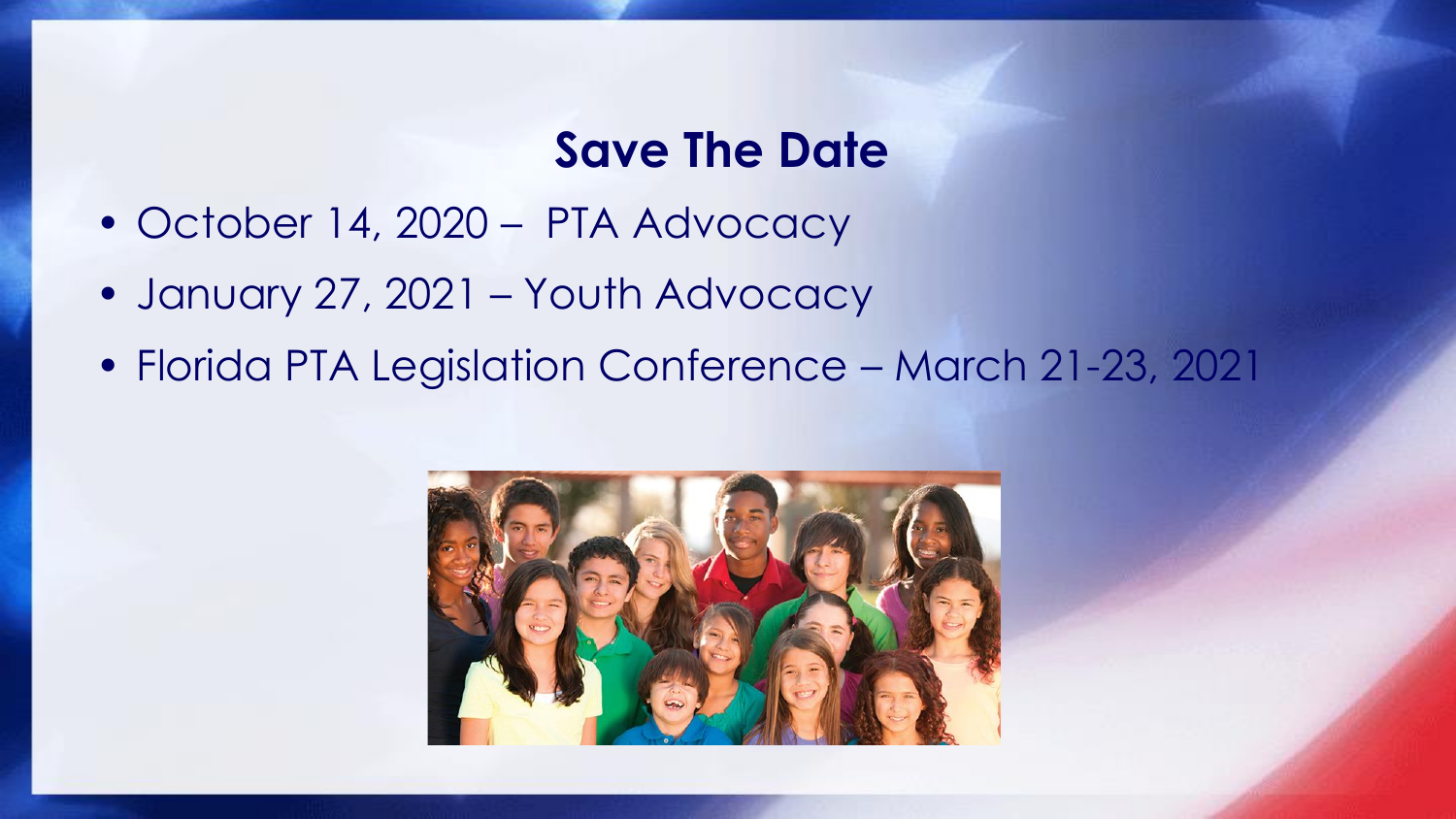### **Your Opinion Matters**

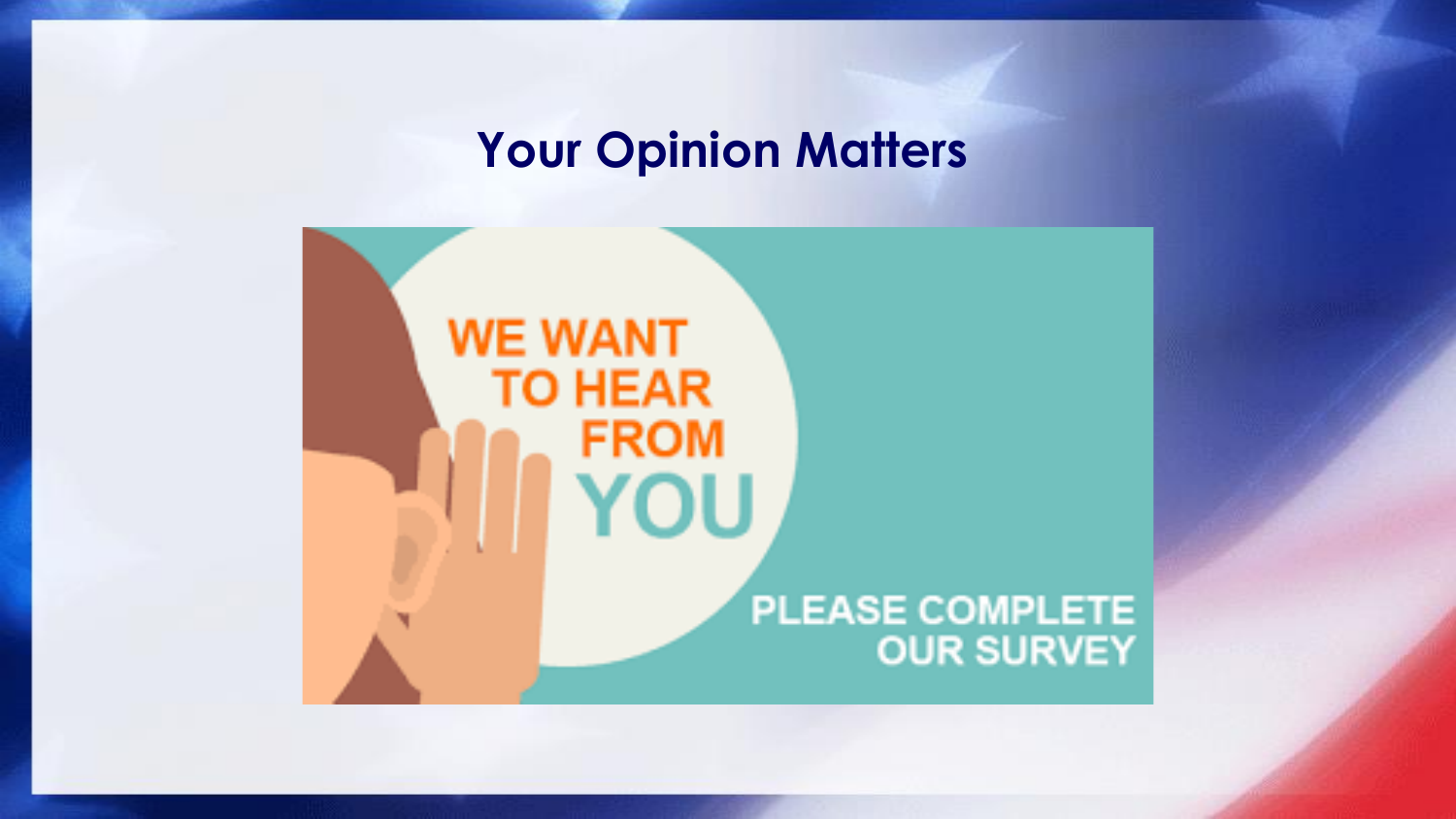### Florida PTA Legislation Committee

**Karen Mazzola** Florida PTA Legislation Chair [legislation@floridapta.org](mailto:legislation@floridapta.org)

Lawrence Clermont, Vice Chair Damaris Allen EmmitAllen Brita Wilkins Lincoln Dannie McMillon Eric Stern Dawn Steward Tracy Strecker **Dr. Danielle Thomas** Edeline Joseph-Theophile

www.floridapta.org www.floridapta.org/advocacy